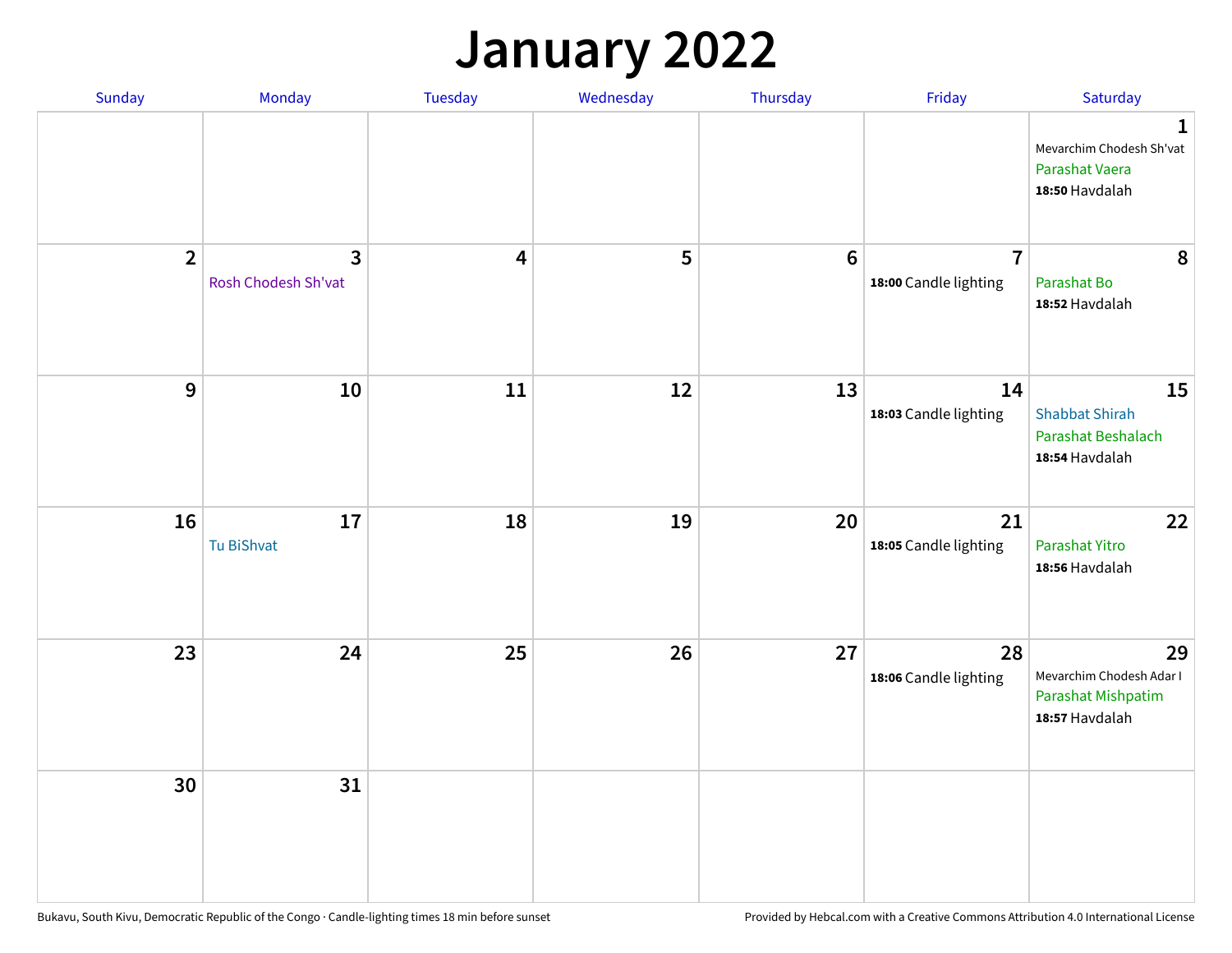# **February 2022**

| Sunday           | Monday         | Tuesday                             | Wednesday                             | Thursday | Friday                                           | Saturday                                                                                          |
|------------------|----------------|-------------------------------------|---------------------------------------|----------|--------------------------------------------------|---------------------------------------------------------------------------------------------------|
|                  |                | $\mathbf{1}$<br>Rosh Chodesh Adar I | $\overline{2}$<br>Rosh Chodesh Adar I | 3        | $\overline{\mathbf{4}}$<br>18:06 Candle lighting | $5\phantom{.0}$<br>Parashat Terumah<br>18:57 Havdalah                                             |
| $\boldsymbol{6}$ | $\overline{7}$ | 8                                   | $\mathbf 9$                           | 10       | 11<br>18:06 Candle lighting                      | 12<br>Parashat Tetzaveh<br>18:56 Havdalah                                                         |
| 13               | 14             | 15<br><b>Purim Katan</b>            | 16                                    | 17       | 18<br>18:05 Candle lighting                      | 19<br>Parashat Ki Tisa<br>18:55 Havdalah                                                          |
| 20               | 21             | 22                                  | 23                                    | 24       | 25<br>18:04 Candle lighting                      | 26<br><b>Shabbat Shekalim</b><br>Mevarchim Chodesh Adar II<br>Parashat Vayakhel<br>18:53 Havdalah |
| 27               | 28             |                                     |                                       |          |                                                  |                                                                                                   |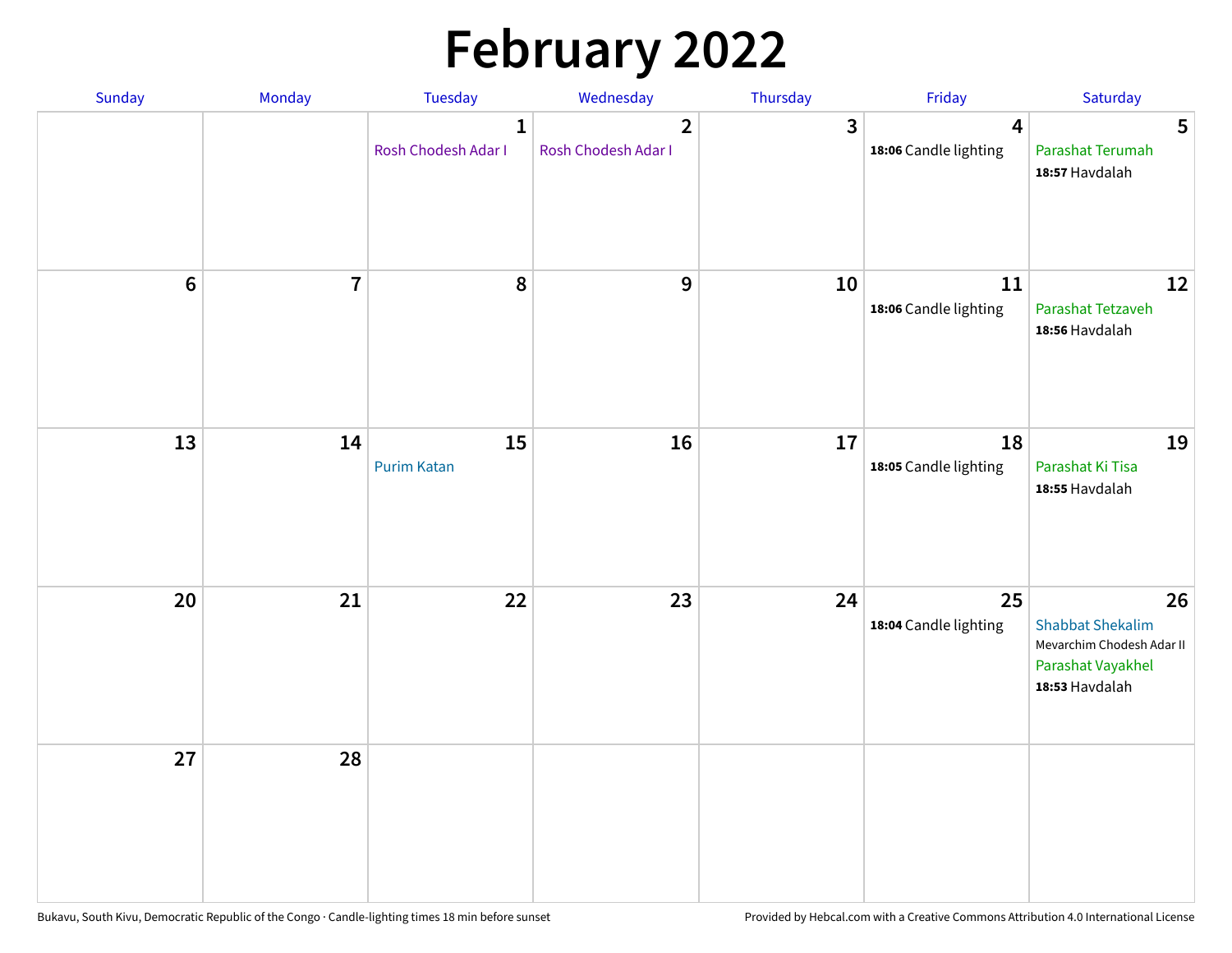## **March 2022**

| Sunday           | Monday         | Tuesday      | Wednesday                                                                                | Thursday                  | Friday                                              | Saturday                                                                                   |
|------------------|----------------|--------------|------------------------------------------------------------------------------------------|---------------------------|-----------------------------------------------------|--------------------------------------------------------------------------------------------|
|                  |                | $\mathbf{1}$ | $\overline{2}$                                                                           | 3<br>Rosh Chodesh Adar II | 4<br>Rosh Chodesh Adar II<br>18:02 Candle lighting  | 5<br>Parashat Pekudei<br>18:51 Havdalah                                                    |
| $\boldsymbol{6}$ | $\overline{7}$ | 8            | $\boldsymbol{9}$                                                                         | 10                        | 11<br>18:00 Candle lighting                         | 12<br><b>Shabbat Zachor</b><br>Parashat Vayikra<br>18:49 Havdalah                          |
| 13               | 14             | 15           | 16<br>05:09 Fast begins<br><b>Ta'anit Esther</b><br>18:42 Fast ends<br><b>Erev Purim</b> | 17<br>Purim               | 18<br><b>Shushan Purim</b><br>17:58 Candle lighting | 19<br>Parashat Tzav<br>18:46 Havdalah                                                      |
| 20               | 21             | 22           | 23                                                                                       | 24                        | 25<br>17:55 Candle lighting                         | 26<br><b>Shabbat Parah</b><br>Mevarchim Chodesh Nisan<br>Parashat Shmini<br>18:44 Havdalah |
| 27               | 28             | 29           | 30                                                                                       | 31                        |                                                     |                                                                                            |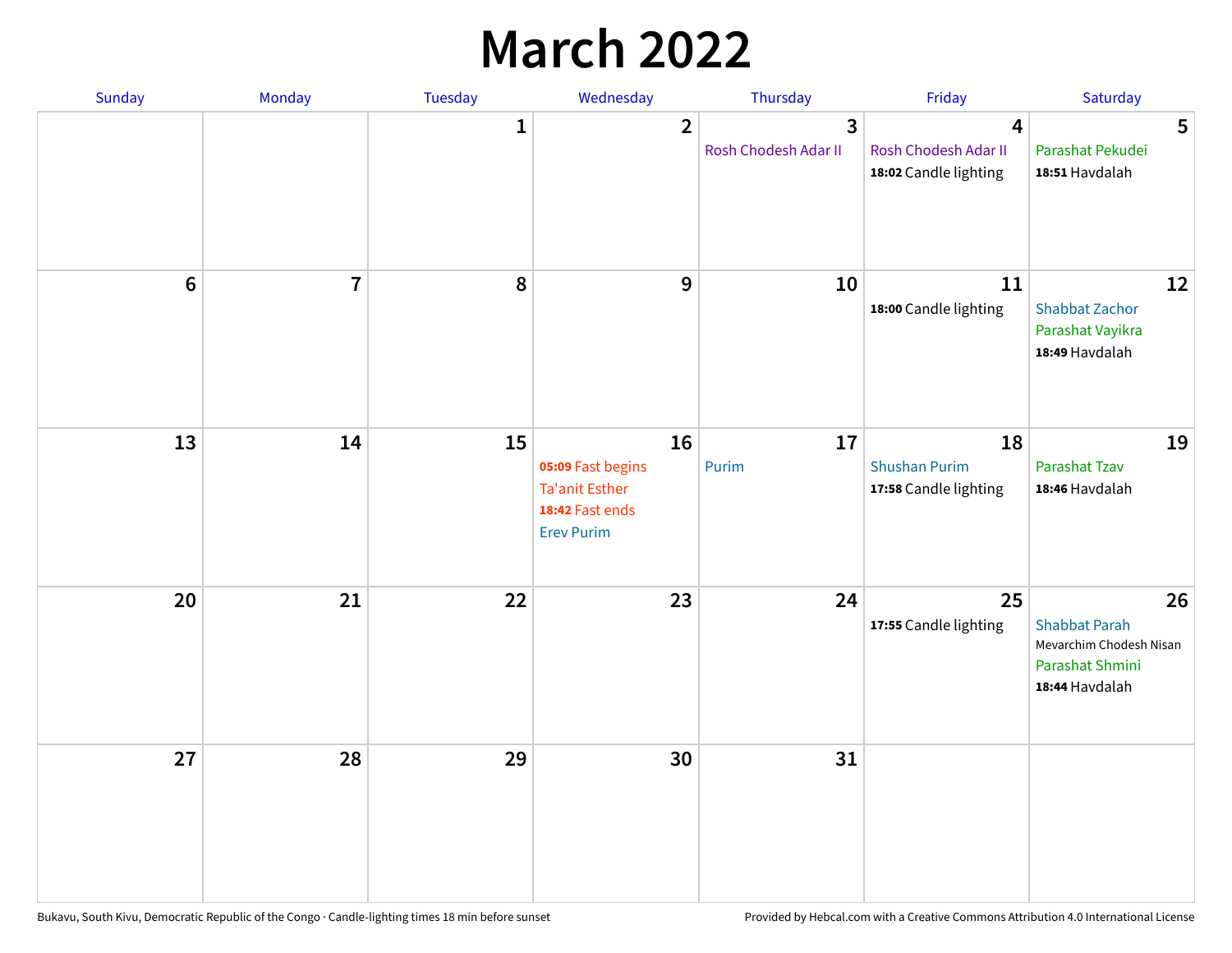## **April 2022**

| Sunday                                   | <b>Monday</b>           | Tuesday                | Wednesday             | Thursday                                        | Friday                                                                                            | Saturday                                                                                                            |
|------------------------------------------|-------------------------|------------------------|-----------------------|-------------------------------------------------|---------------------------------------------------------------------------------------------------|---------------------------------------------------------------------------------------------------------------------|
|                                          |                         |                        |                       |                                                 | $\mathbf{1}$<br>17:52 Candle lighting                                                             | $\overline{2}$<br><b>Shabbat HaChodesh</b><br><b>Rosh Chodesh Nisan</b><br><b>Parashat Tazria</b><br>18:41 Havdalah |
| 3                                        | 4                       | 5                      | $6\phantom{1}6$       | $\overline{7}$                                  | 8<br>17:50 Candle lighting                                                                        | 9<br><b>Shabbat HaGadol</b><br>Parashat Metzora<br>18:39 Havdalah                                                   |
| 10                                       | 11<br>Yom HaAliyah      | 12                     | 13                    | 14                                              | 15<br>05:01 Fast begins<br><b>Ta'anit Bechorot</b><br><b>Erev Pesach</b><br>17:48 Candle lighting | 16<br>Pesach I<br>18:37 Candle lighting                                                                             |
| 17<br><b>Pesach II</b><br>18:37 Havdalah | 18<br>Pesach III (CH"M) | 19<br>Pesach IV (CH"M) | 20<br>Pesach V (CH"M) | 21<br>Pesach VI (CH"M)<br>17:46 Candle lighting | 22<br><b>Pesach VII</b><br>17:46 Candle lighting                                                  | 23<br><b>Pesach VIII</b><br>18:36 Havdalah                                                                          |
| 24                                       | 25                      | 26                     | 27                    | 28<br>Yom HaShoah                               | 29<br>17:44 Candle lighting                                                                       | 30<br>Mevarchim Chodesh Iyyar<br>Parashat Achrei Mot<br>18:34 Havdalah                                              |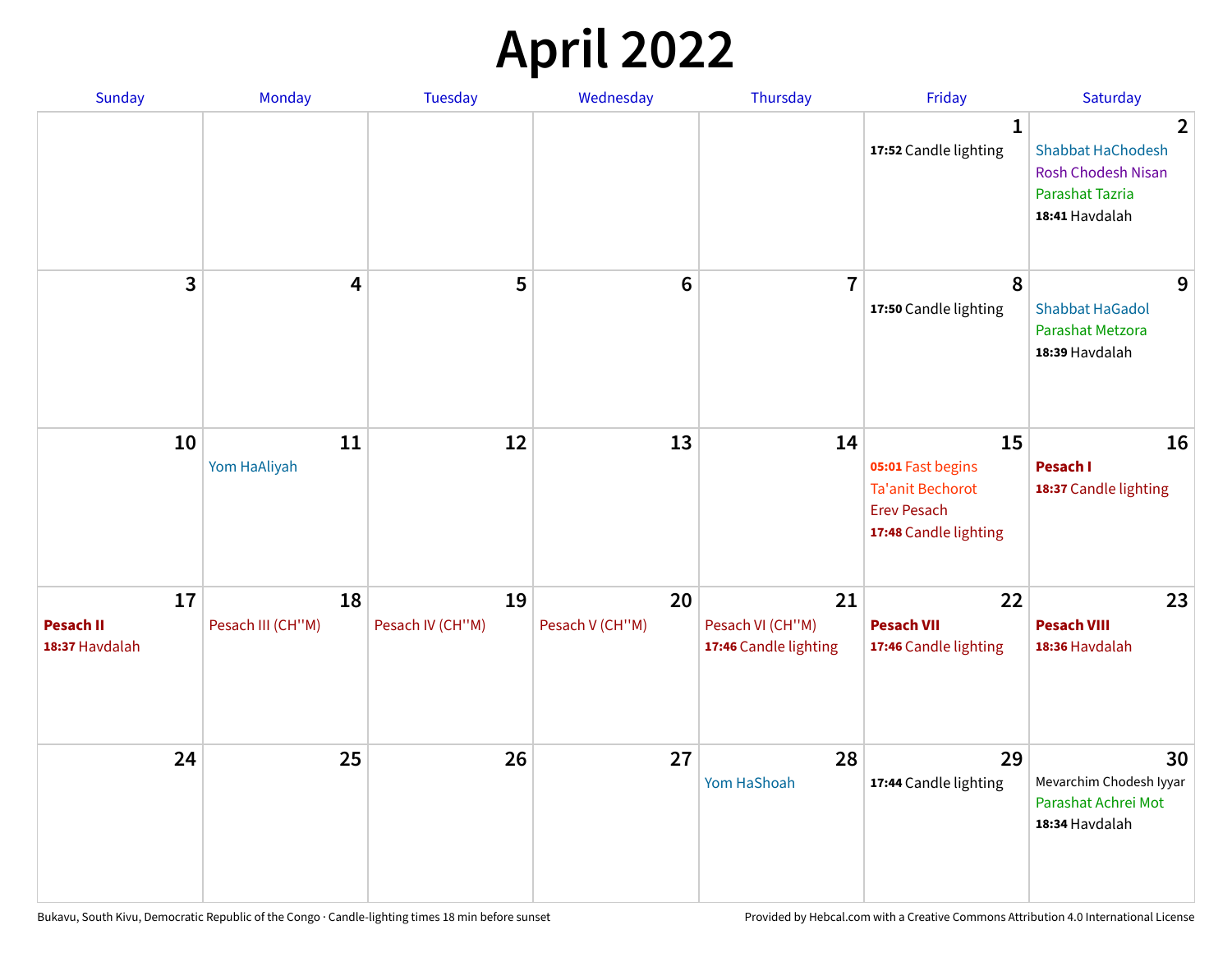## **May 2022**

| Sunday                             | Monday                               | Tuesday                  | Wednesday                                | Thursday            | Friday                                   | Saturday                                                               |
|------------------------------------|--------------------------------------|--------------------------|------------------------------------------|---------------------|------------------------------------------|------------------------------------------------------------------------|
| $\mathbf{1}$<br>Rosh Chodesh Iyyar | $\overline{2}$<br>Rosh Chodesh Iyyar | 3                        | $\overline{\mathbf{4}}$<br>Yom HaZikaron | 5<br>Yom HaAtzma'ut | $6\phantom{1}6$<br>17:43 Candle lighting | $\overline{7}$<br>Parashat Kedoshim<br>18:34 Havdalah                  |
| $\pmb{8}$                          | $\mathbf{9}$                         | 10                       | 11                                       | 12                  | 13<br>17:43 Candle lighting              | 14<br><b>Parashat Emor</b><br>18:34 Havdalah                           |
| 15<br>Pesach Sheni                 | 16                                   | 17                       | 18                                       | 19<br>Lag BaOmer    | 20<br>17:43 Candle lighting              | 21<br>Parashat Behar<br>18:34 Havdalah                                 |
| 22                                 | 23                                   | 24                       | 25                                       | 26                  | 27<br>17:43 Candle lighting              | 28<br>Mevarchim Chodesh Sivan<br>Parashat Bechukotai<br>18:35 Havdalah |
| 29<br>Yom Yerushalayim             | 30                                   | 31<br>Rosh Chodesh Sivan |                                          |                     |                                          |                                                                        |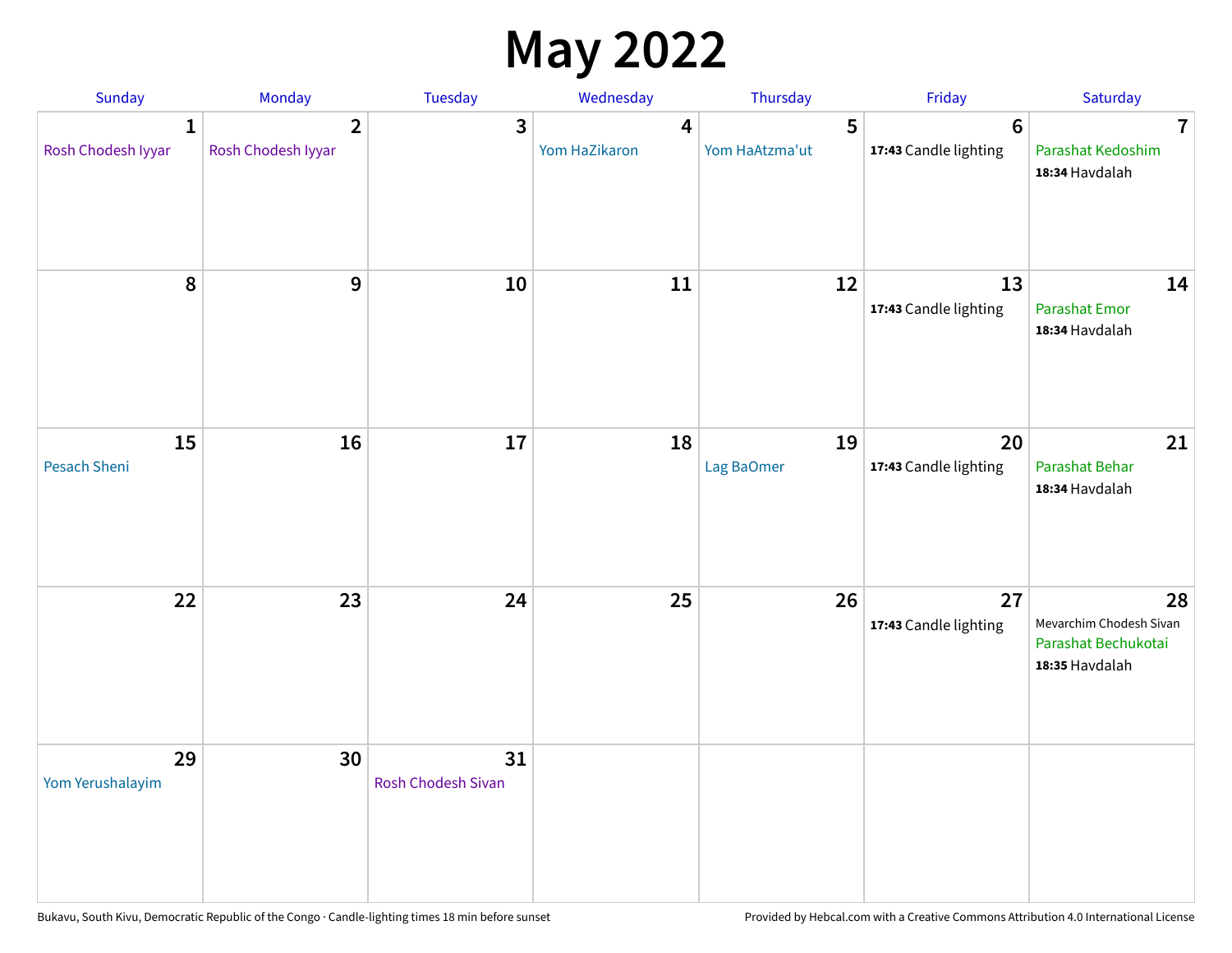#### **June 2022**

| Sunday                                         | Monday                                         | Tuesday        | Wednesday                       | Thursday                        | Friday                      | Saturday                                                               |
|------------------------------------------------|------------------------------------------------|----------------|---------------------------------|---------------------------------|-----------------------------|------------------------------------------------------------------------|
|                                                |                                                |                | 1                               | $\overline{2}$                  | 3<br>17:44 Candle lighting  | 4<br><b>Erev Shavuot</b><br>Parashat Bamidbar<br>18:36 Candle lighting |
| 5<br><b>Shavuot I</b><br>18:36 Candle lighting | $\bf 6$<br><b>Shavuot II</b><br>18:36 Havdalah | $\overline{7}$ | 8                               | 9                               | 10<br>17:45 Candle lighting | 11<br>Parashat Nasso<br>18:37 Havdalah                                 |
| 12                                             | 13                                             | 14             | 15                              | 16                              | 17<br>17:46 Candle lighting | 18<br>Parashat Beha'alotcha<br>18:39 Havdalah                          |
| 19                                             | 20                                             | 21             | 22                              | 23                              | 24<br>17:48 Candle lighting | 25<br>Mevarchim Chodesh Tamuz<br>Parashat Sh'lach<br>18:40 Havdalah    |
| 26                                             | 27                                             | 28             | 29<br><b>Rosh Chodesh Tamuz</b> | 30<br><b>Rosh Chodesh Tamuz</b> |                             |                                                                        |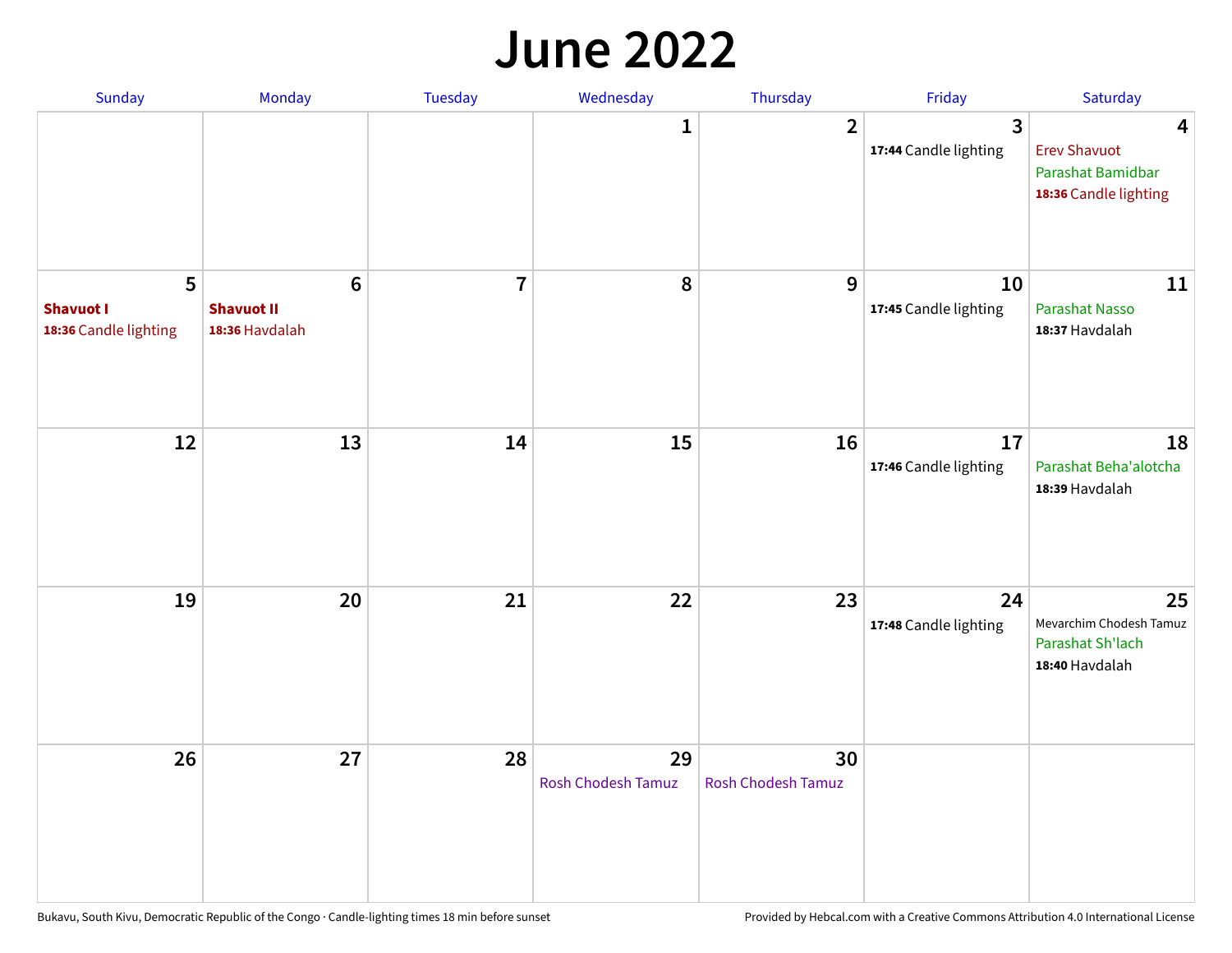## **July 2022**

| Sunday                                                           | Monday                  | Tuesday | Wednesday      | Thursday       | Friday                                         | Saturday                                                                |
|------------------------------------------------------------------|-------------------------|---------|----------------|----------------|------------------------------------------------|-------------------------------------------------------------------------|
|                                                                  |                         |         |                |                | $\mathbf{1}$<br>17:49 Candle lighting          | $\overline{2}$<br>Parashat Korach<br>18:41 Havdalah                     |
| $\overline{3}$                                                   | $\overline{\mathbf{4}}$ | 5       | $6\phantom{1}$ | $\overline{7}$ | 8<br>17:51 Candle lighting                     | 9<br><b>Parashat Chukat</b><br>18:43 Havdalah                           |
| 10                                                               | 11                      | 12      | 13             | 14             | 15<br>17:52 Candle lighting                    | 16<br><b>Parashat Balak</b><br>18:43 Havdalah                           |
| 17<br>05:06 Fast begins<br><b>Tzom Tammuz</b><br>18:37 Fast ends | 18                      | 19      | 20             | 21             | 22<br>17:53 Candle lighting                    | 23<br>Mevarchim Chodesh Av<br><b>Parashat Pinchas</b><br>18:44 Havdalah |
| 24                                                               | 25                      | 26      | 27             | 28             | 29<br>Rosh Chodesh Av<br>17:53 Candle lighting | 30<br>Parashat Matot-Masei<br>18:44 Havdalah                            |
| 31                                                               |                         |         |                |                |                                                |                                                                         |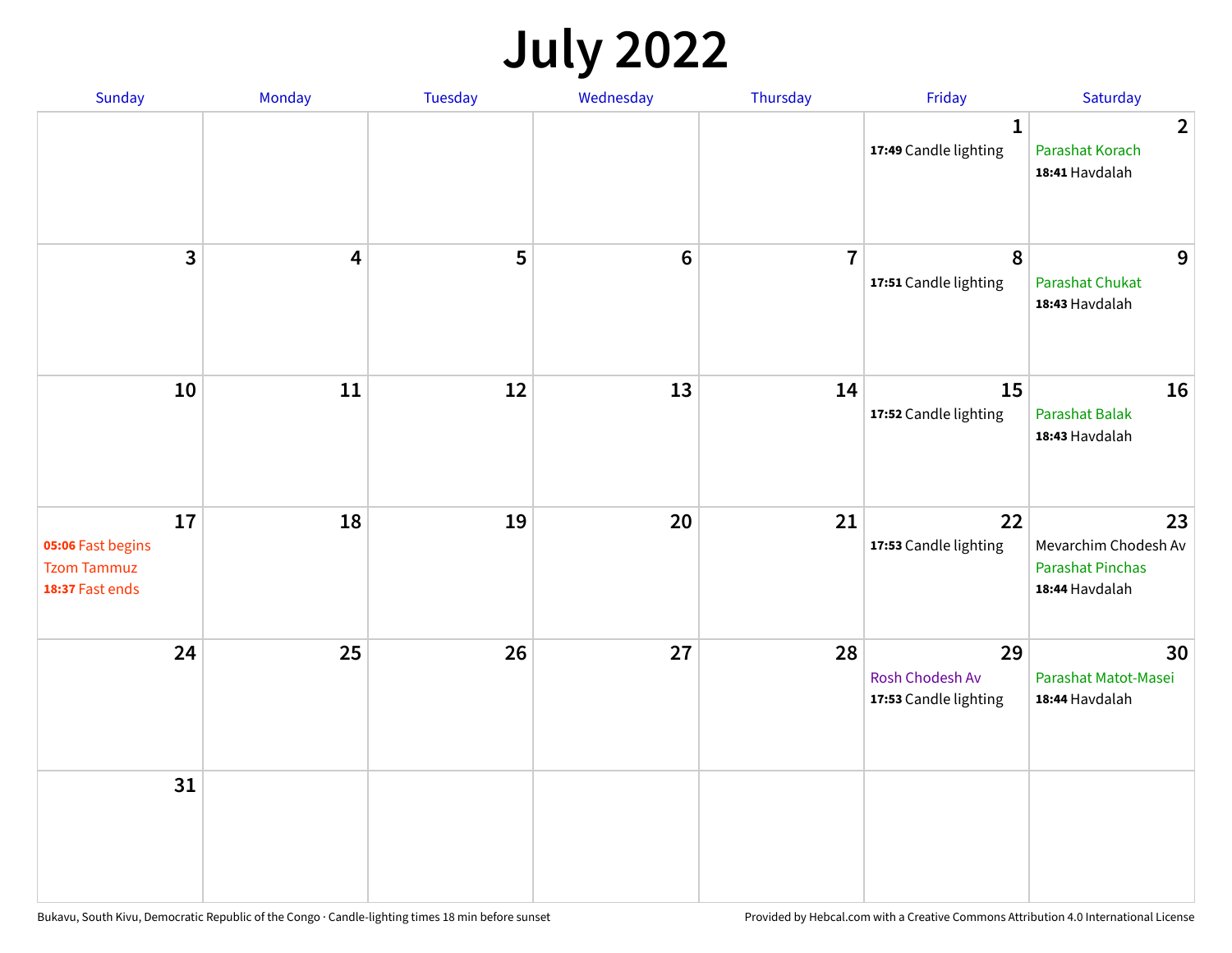## **August 2022**

| Sunday                                                      | Monday       | Tuesday      | Wednesday | Thursday | Friday                                 | Saturday                                                                                                                       |
|-------------------------------------------------------------|--------------|--------------|-----------|----------|----------------------------------------|--------------------------------------------------------------------------------------------------------------------------------|
|                                                             | $\mathbf{1}$ | $\mathbf{2}$ | 3         | 4        | 5<br>17:53 Candle lighting             | $6\phantom{1}6$<br><b>Shabbat Chazon</b><br>18:11 Fast begins<br>Erev Tish'a B'Av<br><b>Parashat Devarim</b><br>18:43 Havdalah |
| $\overline{7}$<br>Tish'a B'Av (observed)<br>18:37 Fast ends | ${\bf 8}$    | 9            | 10        | 11       | 12<br>Tu B'Av<br>17:52 Candle lighting | 13<br>Shabbat Nachamu<br>Parashat Vaetchanan<br>18:42 Havdalah                                                                 |
| 14                                                          | 15           | 16           | 17        | 18       | 19<br>17:51 Candle lighting            | 20<br>Mevarchim Chodesh Elul<br>Parashat Eikev<br>18:41 Havdalah                                                               |
| 21                                                          | 22           | 23           | 24        | 25       | 26<br>17:49 Candle lighting            | 27<br><b>Rosh Chodesh Elul</b><br>Parashat Re'eh<br>18:39 Havdalah                                                             |
| 28<br>Rosh Hashana LaBehemot<br>Rosh Chodesh Elul           | 29           | 30           | 31        |          |                                        |                                                                                                                                |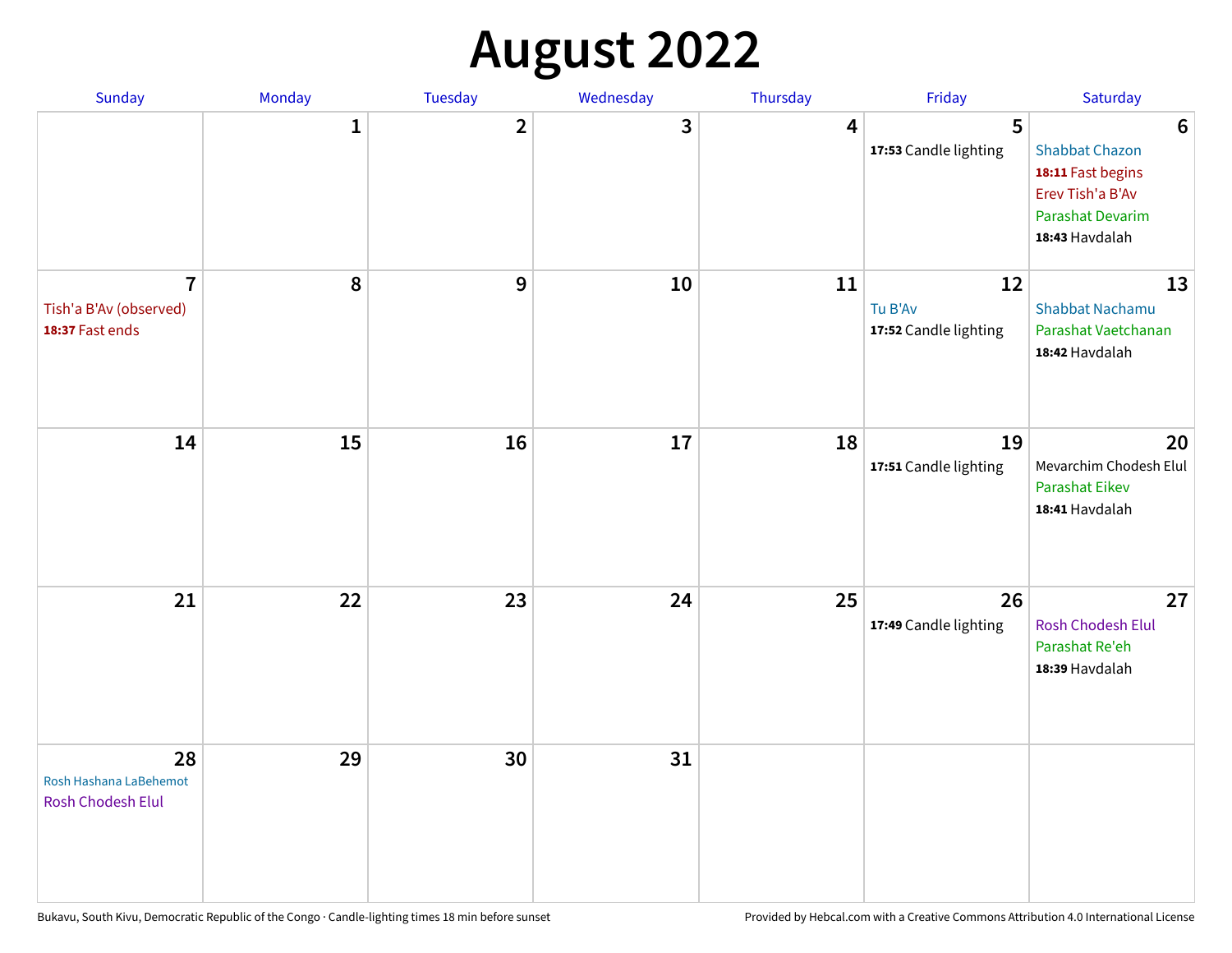## **September 2022**

| Sunday                                           | Monday                                           | Tuesday                                        | Wednesday                                                          | Thursday     | Friday                                  | Saturday                                                  |   |
|--------------------------------------------------|--------------------------------------------------|------------------------------------------------|--------------------------------------------------------------------|--------------|-----------------------------------------|-----------------------------------------------------------|---|
|                                                  |                                                  |                                                |                                                                    | $\mathbf{1}$ | $\overline{2}$<br>17:48 Candle lighting | <b>Parashat Shoftim</b><br>18:37 Havdalah                 | 3 |
| 4                                                | 5                                                | $6\phantom{1}6$                                | $\overline{\mathbf{7}}$                                            | 8            | 9<br>17:46 Candle lighting              | 10<br>Parashat Ki Teitzei<br>18:35 Havdalah               |   |
| 11                                               | 12                                               | 13                                             | 14                                                                 | 15           | 16<br>17:44 Candle lighting             | 17<br>Leil Selichot<br>Parashat Ki Tavo<br>18:33 Havdalah |   |
| 18                                               | 19                                               | 20                                             | 21                                                                 | 22           | 23<br>17:42 Candle lighting             | 24<br>Parashat Nitzavim<br>18:31 Havdalah                 |   |
| 25<br>Erev Rosh Hashana<br>17:41 Candle lighting | 26<br>Rosh Hashana 5783<br>18:30 Candle lighting | 27<br><b>Rosh Hashana II</b><br>18:30 Havdalah | 28<br>04:51 Fast begins<br><b>Tzom Gedaliah</b><br>18:24 Fast ends | 29           | 30<br>17:40 Candle lighting             |                                                           |   |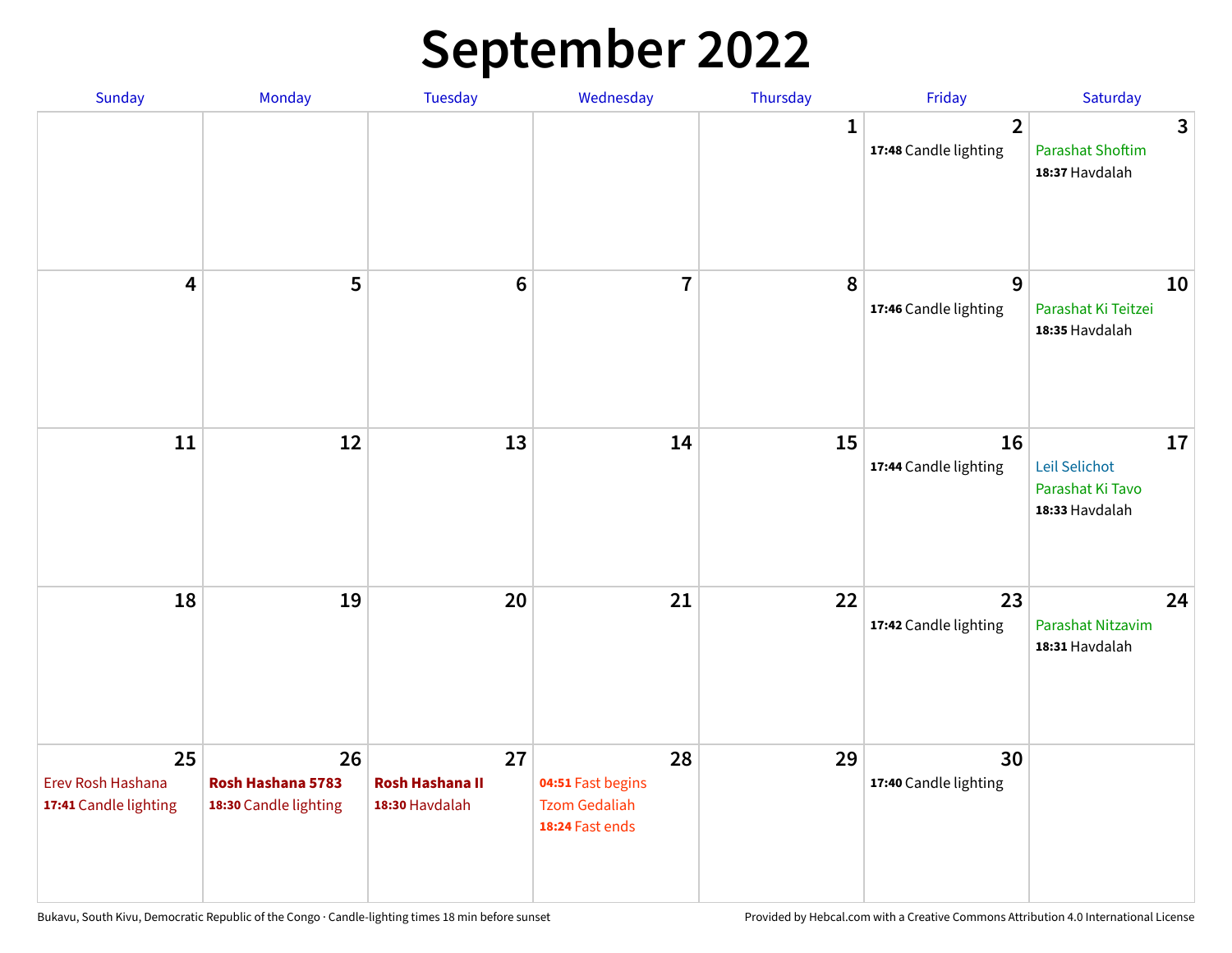## **October 2022**

| <b>Sunday</b>                                            | Monday                                               | <b>Tuesday</b>                                       | Wednesday                                | Thursday               | Friday                                         | Saturday                                                                       |
|----------------------------------------------------------|------------------------------------------------------|------------------------------------------------------|------------------------------------------|------------------------|------------------------------------------------|--------------------------------------------------------------------------------|
|                                                          |                                                      |                                                      |                                          |                        |                                                | 1<br><b>Shabbat Shuva</b><br>Parashat Vayeilech<br>18:29 Havdalah              |
| $\mathbf{2}$                                             | 3                                                    | 4<br><b>Erev Yom Kippur</b><br>17:39 Candle lighting | 5<br><b>Yom Kippur</b><br>18:28 Havdalah | 6                      | $\overline{7}$<br>17:38 Candle lighting        | 8<br>Parashat Ha'Azinu<br>18:27 Havdalah                                       |
| 9<br><b>Erev Sukkot</b><br>17:38 Candle lighting         | 10<br><b>Sukkot I</b><br>18:27 Candle lighting       | 11<br><b>Sukkot II</b><br>18:27 Havdalah             | 12<br>Sukkot III (CH"M)                  | 13<br>Sukkot IV (CH"M) | 14<br>Sukkot V (CH"M)<br>17:37 Candle lighting | 15<br>Sukkot VI (CH"M)<br>18:26 Havdalah                                       |
| 16<br>Sukkot VII (Hoshana Raba)<br>17:37 Candle lighting | 17<br><b>Shmini Atzeret</b><br>18:26 Candle lighting | 18<br><b>Simchat Torah</b><br>18:26 Havdalah         | 19                                       | 20                     | 21<br>17:36 Candle lighting                    | 22<br>Mevarchim Chodesh Cheshvan<br><b>Parashat Bereshit</b><br>18:26 Havdalah |
| 23                                                       | 24                                                   | 25<br>Rosh Chodesh Cheshvan                          | 26<br>Rosh Chodesh Cheshvan              | 27                     | 28<br>17:36 Candle lighting                    | 29<br>Parashat Noach<br>18:26 Havdalah                                         |
| 30                                                       | 31                                                   |                                                      |                                          |                        |                                                |                                                                                |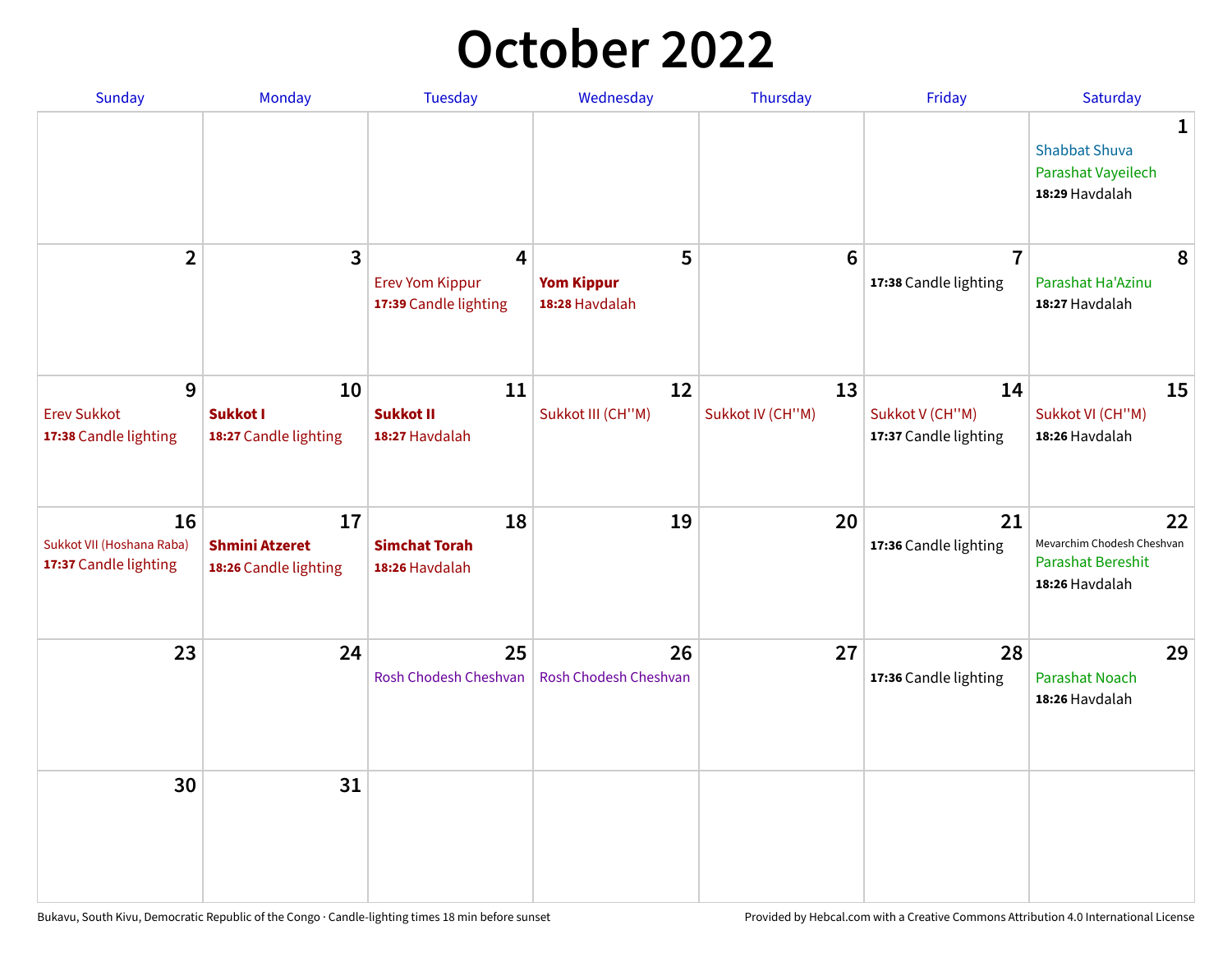#### **November 2022**

| Sunday  | Monday                  | <b>Tuesday</b>                                 | Wednesday               | Thursday                  | Friday                                             | Saturday                                                                 |
|---------|-------------------------|------------------------------------------------|-------------------------|---------------------------|----------------------------------------------------|--------------------------------------------------------------------------|
|         |                         | $\mathbf{1}$<br>Yom HaAliyah School Observance | $\overline{\mathbf{2}}$ | 3                         | $\overline{4}$<br>17:36 Candle lighting            | $5\phantom{1}$<br>Parashat Lech-Lecha<br>18:26 Havdalah                  |
| $\bf 6$ | $\overline{\mathbf{r}}$ | 8                                              | 9                       | 10                        | 11<br>17:37 Candle lighting                        | 12<br>Parashat Vayera<br>18:28 Havdalah                                  |
| 13      | 14                      | 15                                             | 16                      | 17                        | 18<br>17:38 Candle lighting                        | 19<br>Mevarchim Chodesh Kislev<br>Parashat Chayei Sara<br>18:30 Havdalah |
| 20      | 21                      | 22                                             | 23<br>Sigd              | 24<br>Rosh Chodesh Kislev | 25<br>Rosh Chodesh Kislev<br>17:41 Candle lighting | 26<br>Parashat Toldot<br>18:32 Havdalah                                  |
| 27      | 28                      | 29                                             | 30                      |                           |                                                    |                                                                          |